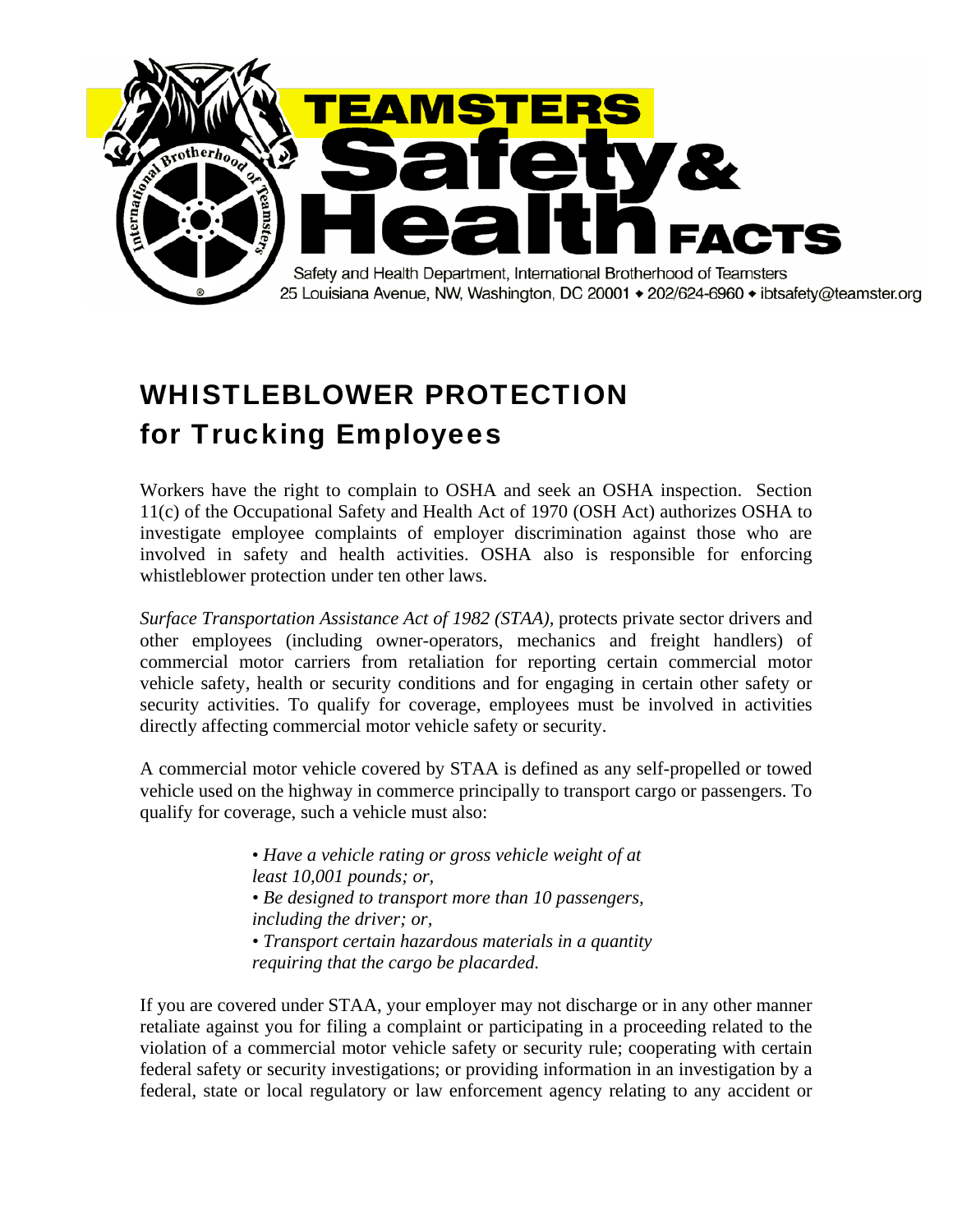incident resulting in injury or death or property damage related to commercial motor vehicle transportation.

In addition, under STAA, your employer may not discharge or in any manner retaliate against you for refusing to operate a vehicle because the operation would violate a federal commercial motor vehicle rule related to safety, health, or security because you had a reasonable apprehension of serious injury to yourself or to the public related to a vehicle's safety or security condition, or for reporting accurate hours of service (HOS).

## **Types of Discrimination**

Some examples of discrimination include:

- ◆ Firing or laying off
- ◆ Blacklisting
- ◆ Demoting
- ◆ Denying overtime or promotion
- $\bullet$  Disciplining
- ◆ Denying benefits
- $\triangleleft$  Failing to hire or rehire
- ◆ Intimidation
- ◆ Reassignment affecting promotion prospects
- ◆ Reducing pay or hours

### **Refusal of Work**

When you believe working conditions are unsafe or unhealthful, you should call your employer's attention to the problem. If your employer does not correct the hazard or disagrees with you about the extent of the hazard, you may file a complaint with OSHA.

Refusing to do a job because of potentially unsafe workplace conditions is not ordinarily an employee right under the OSH Act. (Your union contract or state law may, however, give you this right, but OSHA cannot enforce it.) Refusing to work may result in disciplinary action by the employer. However, employees do have the right to refuse to do a job if they believe in good faith that they are exposed to an imminent danger. "Good faith" means that even if an imminent danger is not found to exist, the worker had reasonable grounds to believe that it did exist.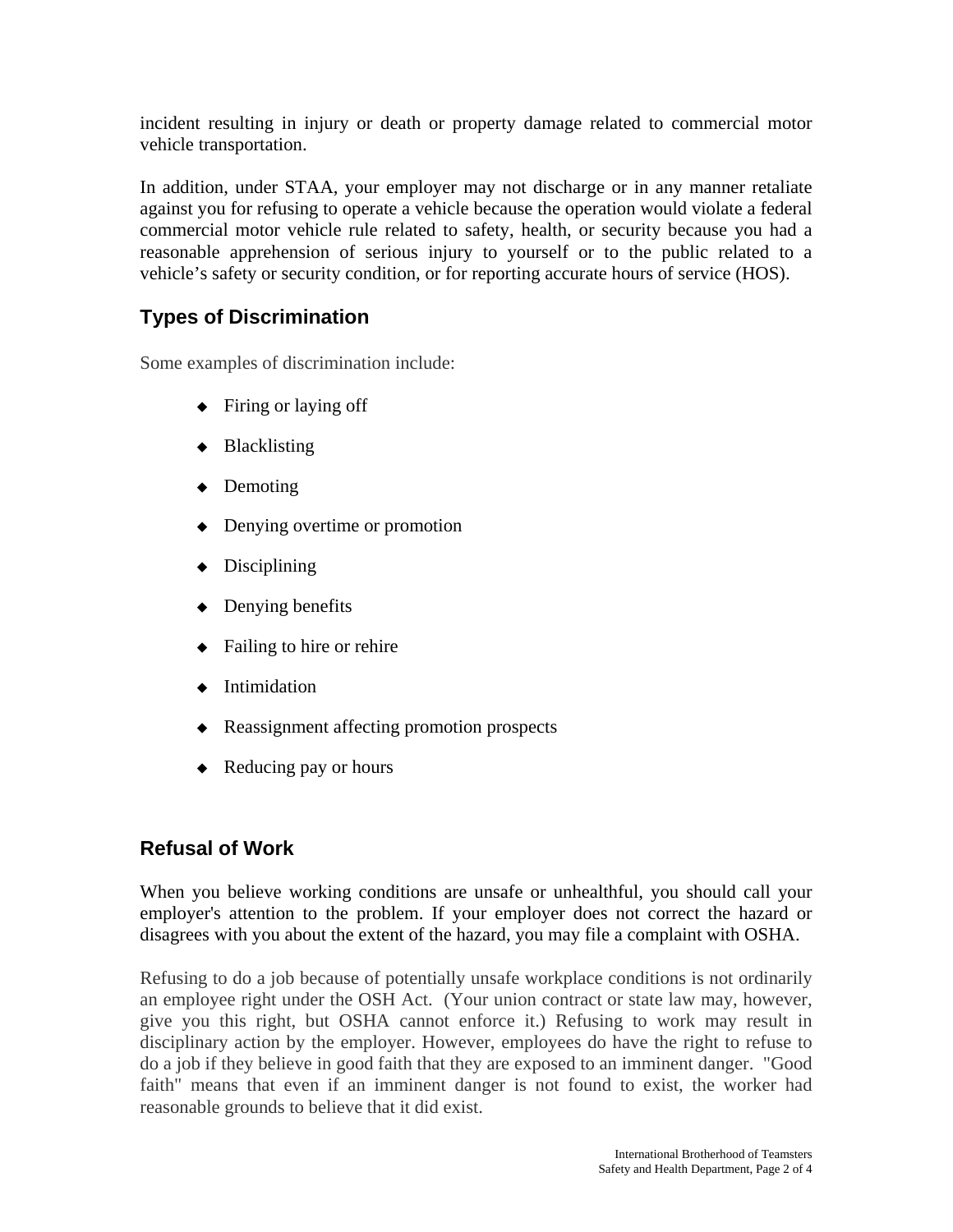But you do not have the right to walk off the job because of unsafe conditions. If you do and your employer fires or disciplines you, OSHA may not be able to protect you. So, stay on the job until the problem can be resolved.

Your right to refuse to do a task is protected if all of the following conditions are met:

- ◆ Where possible, you have asked the employer to eliminate the danger, and the employer failed to do so; and
- ◆ You refused to work in "good faith." This means that you must genuinely believe that an imminent danger exists. Your refusal cannot be a disguised attempt to harass your employer or disrupt business; and
- ◆ A reasonable person (or most people) would agree that there is a real danger of death or serious injury; and
- ◆ There isn't enough time, due to the urgency of the hazard, to get it corrected through regular enforcement channels, such as requesting an OSHA inspection.

When all of these conditions are met, you take the following steps:

- ◆ Ask your employer to correct the hazard;
- ◆ Ask your employer for other work;
- ◆ Remain at the worksite until ordered to leave by your employer.
- ◆ Tell your employer that you won't perform the work unless and until the hazard is corrected; and

### **How to Contact OSHA**

**Contact OSHA immediately,** if your employer discriminates against you for refusing to perform the dangerous work. Complaints must be filed within 180 days after the alleged unfavorable personnel action occurs.

The complaint should be filed with the OSHA office responsible for enforcement activities in the geographical area where the employee resides or was employed, but may be filed with any OSHA officer or employee. For more information, call your closest OSHA Regional Office:

- *Boston (617) 565-9860*
- *New York (212) 337-2378*
- *Philadelphia (215) 861-4900*
- *Atlanta (404) 562-2300*
- *Chicago (312) 353-2220*
- *Dallas (972) 850-4145*
- *Kansas City (816) 283-8745*